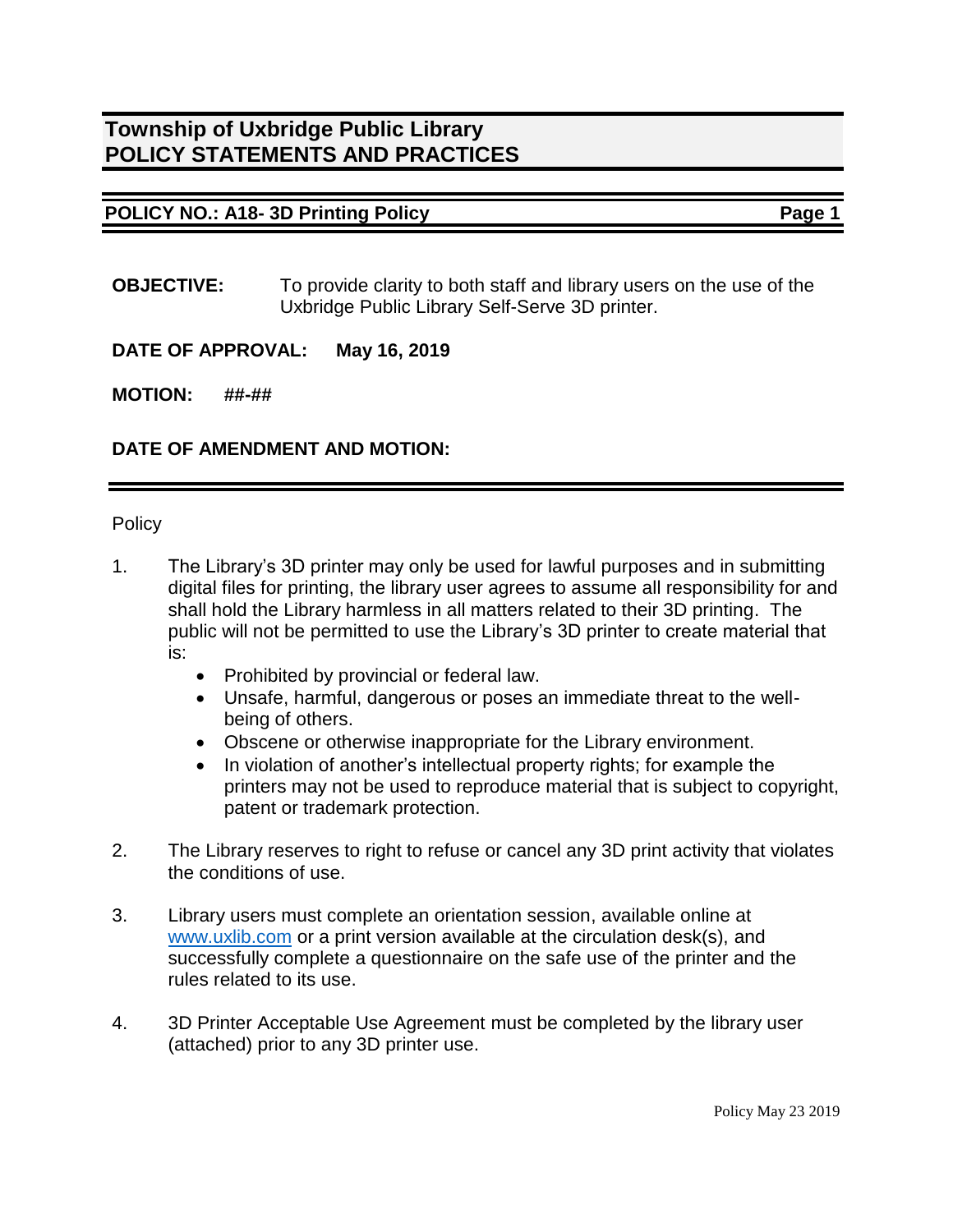## **POLICY NO.: A18- 3D Printing Policy Page 2**

- 5. It is the responsibility of the user to familiarize themselves with the MAKERBOT manual, the creation and configuration of files, the use of the MAKERBOT build software along with file import/export and operation of the printer. It is not the responsibility of library staff to provide guidance and assistance on the use of the printer. Users unsure of any part of the process should avail themselves of the wide range of resources on the web, in books and other printed literature along with the orientation sessions offered by the library.
- 6. Users must use the filament provided by the library. Third party consumables are not permitted. The library does not guarantee specific colour availability.
- 7. Files can only be saved on an external memory source such as a flash drive. The library user must provide their own external memory source.
- 8. Library users must check in with a staff member to review the MAKERBOT projected weight and print time along in order to receive authorization to start the print.
- 9. Printing costs are \$0.30 per gram of filament. Payment is based on the printers projected weight and is required in full prior to printing. Payment can be made in cash or debit card. Refunds are not permitted.
- 10. Children under the age of 12 years must be accompanied and supervised by an adult authorized to use the printer.
- 11. Requests for printing sessions will be managed through the library's ILS, Insignia. Library users will log in using their library card # and password to the online library catalog and booking the printer through the "Room Bookings" function. The user must ensure that the printing will complete within the time booked. Patrons without a computer and/or internet connection can use the public access computers at the library.
- 12. Printing will only be allowed during open hours.
- 13. Library users will be limited to a maximum of 2 hours per week.
- 14. Sessions cannot be booked more than 14 days in advance.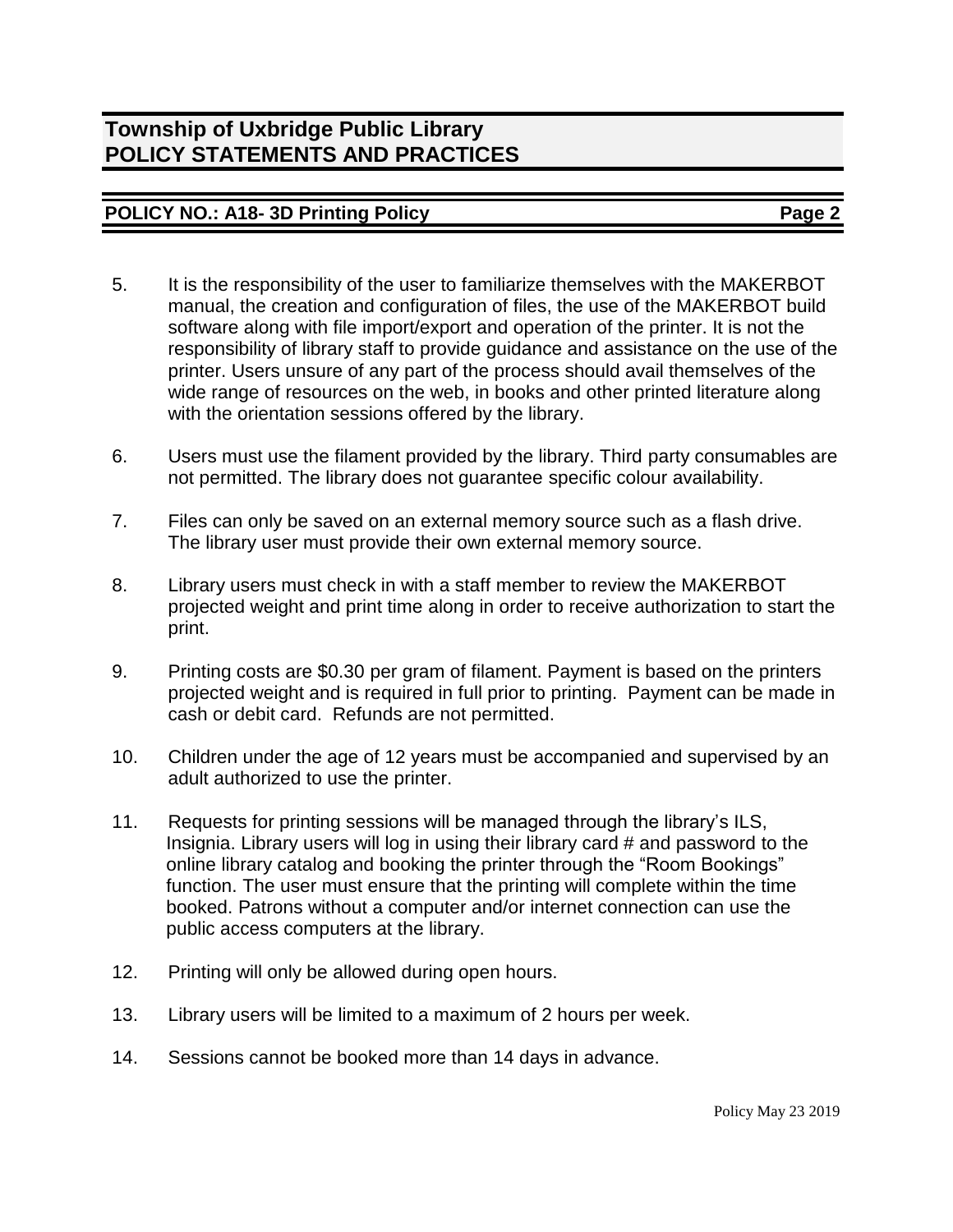# **POLICY NO.: A18- 3D Printing Policy Page 3**

- 15. Users must not, under any circumstances, modify the embedded printer settings, change the filament or seek to fix any perceived issues. In such circumstances staff must be informed.
- 16. The Library is not responsible for the functionality or quality of content produced on the 3D printer.
- 17. The Library is not responsible for any electronic files or physical property left behind at the Library.